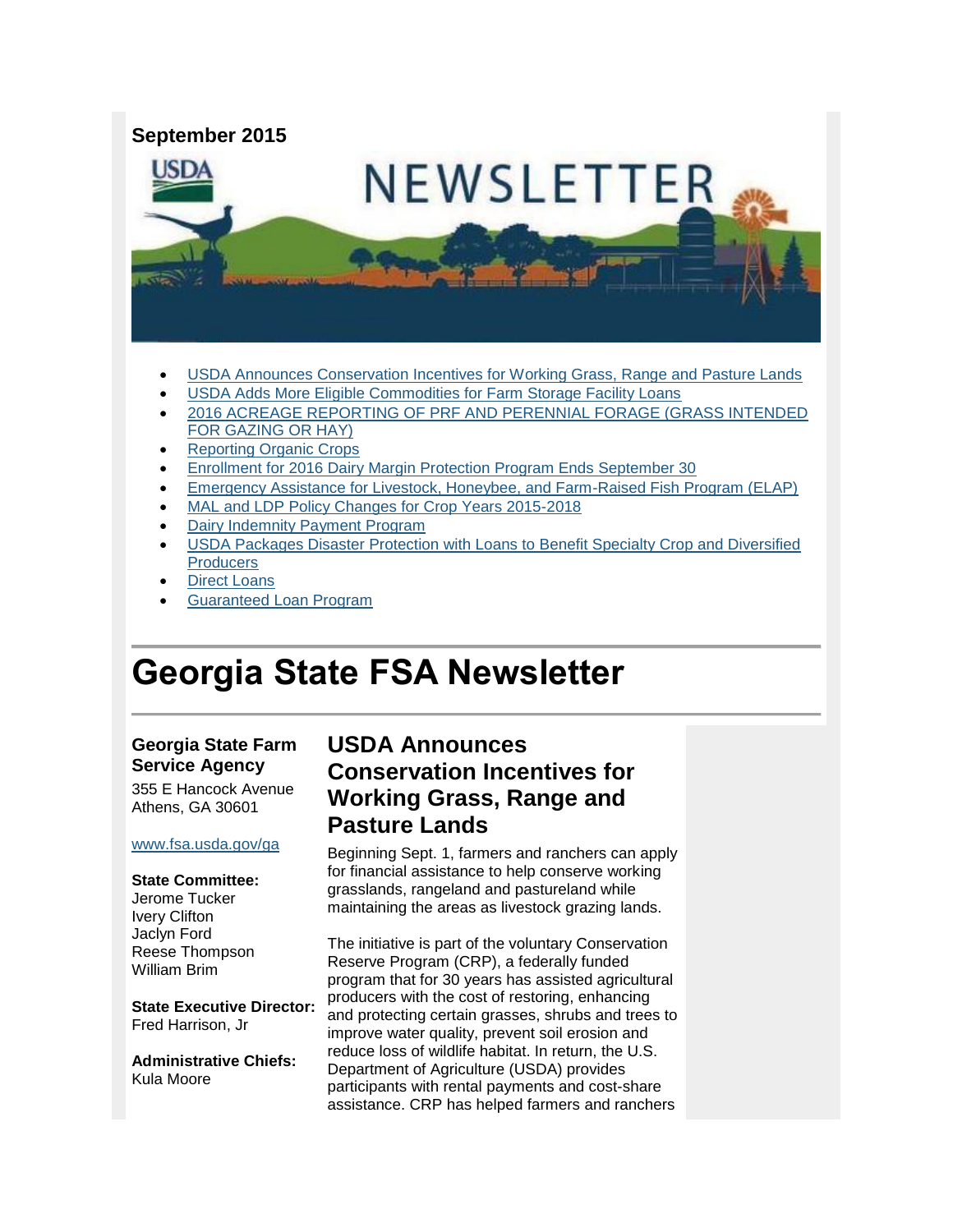**Farm Loan Chief:** David Laster

**Farm Program Chief:** Brett Martin

### **Public Affairs/Outreach:** Neal Leonard

Please contact your local FSA Office for questions specific to your operation or county.

prevent more than 8 billion tons of soil from eroding, reduce nitrogen and phosphorous runoff relative to cropland by 95 and 85 percent respectively, and even sequester 43 million tons of greenhouse gases annually, equal to taking 8 million cars off the road.

The CRP-Grasslands initiative will provide participants who establish long-term, resourceconserving covers with annual rental payments up to 75 percent of the grazing value of the land. Cost-share assistance also is available for up to 50 percent of the covers and other practices, such as cross fencing to support rotational grazing or improving pasture cover to benefit pollinators or other wildlife. Participants may still conduct common grazing practices, produce hay, mow, or harvest for seed production, conduct fire rehabilitation, and construct firebreaks and fences.

With the publication of the CRP regulation today, the Farm Service Agency will accept applications on an ongoing basis beginning Sept. 1, 2015, with those applications scored against published ranking criteria, and approved based on the competiveness of the offer. The ranking period will occur at least once per year and be announced at least 30 days prior to its start. The end of the first ranking period will be Nov. 20, 2015.

To learn more about participating in CRP-Grasslands or SAFE, visit [www.fsa.usda.gov/crp](http://www.fsa.usda.gov/crp) or consult with the local Farm Service Agency county office. To locate a nearby Farm Service Agency office, visit [http://offices.usda.gov.](http://offices.usda.gov/) To learn more about the 30th anniversary of CRP, visit [www.fsa.usda.gov/CRPis30](http://www.fsa.usda.gov/CRPis30) or follow on Twitter using #CRPis30.

## <span id="page-1-0"></span>**USDA Adds More Eligible Commodities for Farm Storage Facility Loans**

New Provisions Increase On-Farm Storage for Dairy, Flowers, Meats

FSA's Farm Storage Facility Loan (FSFL) program, which provides low-interest financing to producers to build or upgrade storage facilities, will now include dairy, flowers and meats as eligible commodities.

For 15 years, the FSFL program has provided affordable financing, allowing American farmers and ranchers to construct or expand storage on the farm and by adding eligible commodities; these lowinterest loans will help even more family farmers and ranchers to expand on-site storage.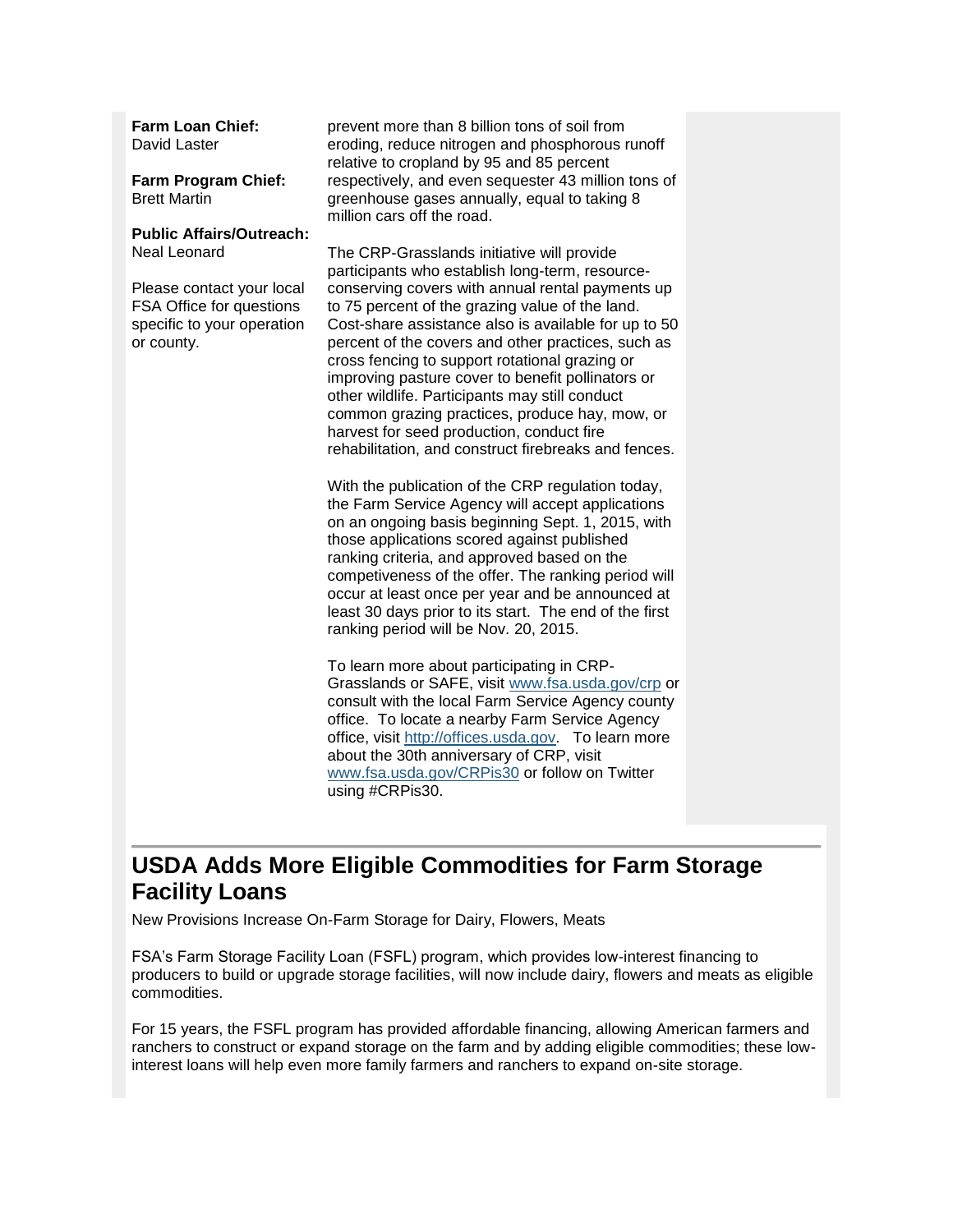The new commodities eligible for facility loans include floriculture, hops, rye, milk, cheese, butter, yogurt, meat and poultry (unprocessed), eggs, and aquaculture (excluding systems that maintain live animals through uptake and discharge of water). Commodities already eligible for the loans include corn, grain sorghum, rice, soybeans, oats, peanuts, wheat, barley, minor oilseeds harvested as whole grain, pulse crops (lentils, chickpeas and dry peas), hay, honey, renewable biomass, and fruits, nuts and vegetables for cold storage facilities.

Producers do not need to demonstrate the lack of commercial credit availability to apply. The loans are designed to assist a diverse range of farming operations, including small and mid-sized businesses, new farmers, operations supplying local food and farmers markets, non-traditional farm products, and underserved producers.

To learn more about the FSA Farm Storage Facility Loan, visit [www.fsa.usda.gov/pricesupport](http://www.fsa.usda.gov/pricesupport) or contact your local FSA county office. To find your local FSA county office, visit [http://offices.usda.gov.](http://offices.usda.gov/)

## <span id="page-2-0"></span>**2016 ACREAGE REPORTING OF PRF AND PERENNIAL FORAGE (GRASS INTENDED FOR GAZING OR HAY)**

In order to comply with FSA program eligibility requirements, all producers are encouraged to visit their local FSA office to file an accurate crop certification report by the applicable deadline **for PRF/Perennial Forage** (grazing and hay crops). Programs that require certification of PRF and/or Perennial Forage include the Noninsured Crop Disaster Assistance Program (NAP), Livestock Forage Disaster Program (LFP) and the Agriculture Risk Coverage (ARC) and Price Loss Coverage Program (PLC); basically any FSA program that requires a "full and complete" acreage report of **ALL** cropland on a farm.

Perennial Forage includes but is not limited to grass, clover and mixed forage intended for hay or grazing. PRF includes acreage insured as PRF with crop insurance.

The acreage reporting deadline for PRF/Perennial Forage for all counties in Georgia is November 15.

The following exceptions apply to the above acreage reporting date:

If the crop has not been planted by the above acreage reporting date, then the acreage must be reported no later than 15 calendar days after planting is complete.

If a producer acquires additional acreage (farms) after the above acreage reporting date, then the acreage must be reported no later than 30 calendars days after purchase or acquiring the lease on the additional land. Appropriate documentation must be provided to the county office.

If a perennial forage crop is reported with the intended use of "cover only," "green manure," "left standing" or "seed," then the acreage must be reported by July 15th.

NAP policy holders should note that the acreage reporting date for NAP covered crops is the earlier of the dates listed above or 15 calendar days before grazing or harvesting of the crop begins.

For questions regarding crop certification and crop loss reports, please contact the your local FSA office.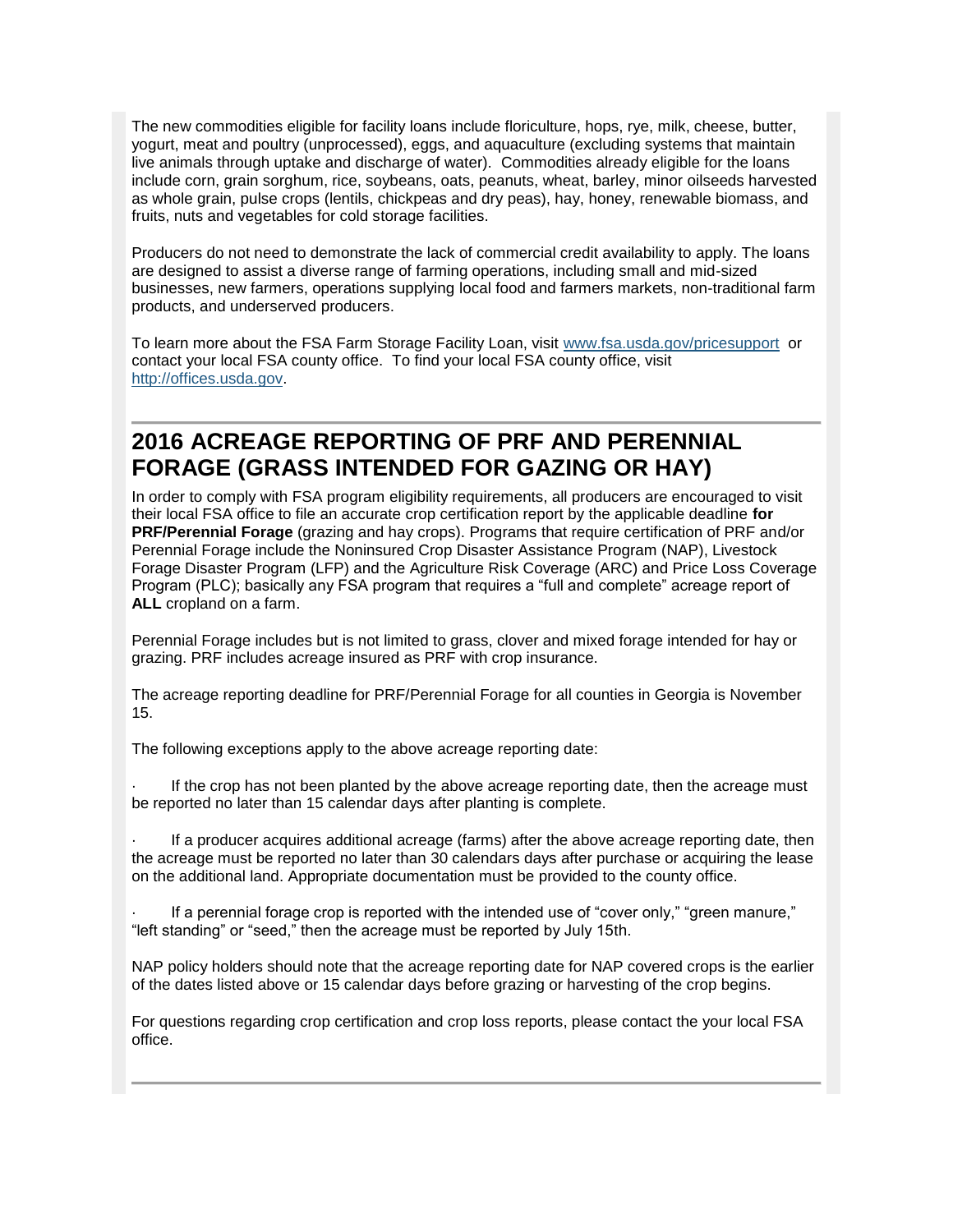## <span id="page-3-0"></span>**Reporting Organic Crops**

Producers who want to use the Noninsured Crop Disaster Assistance Program (NAP) organic price and selected the "organic" option on their NAP application must report their crops as organic.

When certifying organic acres, the buffer zone acreage must be included in the organic acreage.

Producers must also provide a current organic plan, organic certificate or documentation from a certifying agent indicating an organic plan is in effect. Documentation must include:

- name of certified individuals
- address
- telephone number
- effective date of certification
- certificate number
- list of commodities certified
- name and address of certifying agent
- a map showing the specific location of each field of certified organic, including the buffer zone acreage

Certification exemptions are available for producers whose annual gross agricultural income from organic sales totals \$5,000 or less. Although exempt growers are not required to provide a written certificate, they are still required to provide a map showing the specific location of each field of certified organic, transitional and buffer zone acreage.

For questions about reporting organic crops, contact your local FSA office. To find your local office, visit [http://offices.usda.gov.](http://offices.usda.gov/)

## <span id="page-3-1"></span>**Enrollment for 2016 Dairy Margin Protection Program Ends September 30**

Dairy farmers are reminded that the enrollment deadline for the [Margin Protection Program](http://www.fsa.usda.gov/FSA/webapp?area=home&subject=dmpp&topic=landing) for coverage in 2016 is Sep. 30. The voluntary program, established by the 2014 Farm Bill, provides financial assistance to participating dairy operations when the margin – the difference between the price of milk and feed costs – falls below the coverage level selected by the farmer.

The Margin Protection Program gives participating dairy producers the flexibility to select coverage levels best suited for their operation. Enrollment began July 1 and ends on Sept. 30, 2015, for coverage in 2016. Participating farmers will remain in the program through 2018 and pay a \$100 administrative fee each year. Producers also have the option of selecting a different coverage level during open enrollment each year. Margin Protection Program payments are based on an operation's historical production. An operation's historical production will increase by 2.61 percent in 2016 if the operation participated in 2015, providing a stronger safety net.

USDA also has an online resource available to help dairy producers decide which level of coverage will provide them with the strongest safety net under a variety of conditions. The enhanced Web tool, available at [www.fsa.usda.gov/mpptool,](http://www.fsa.usda.gov/mpptool) allows dairy farmers to quickly and easily combine their unique operation data and other key variables to calculate their coverage needs based on price projections. Producers can also review historical data or estimate future coverage based on data projections. The secure site can be accessed via computer, mobile phone, or tablet, 24 hours a day, seven days a week.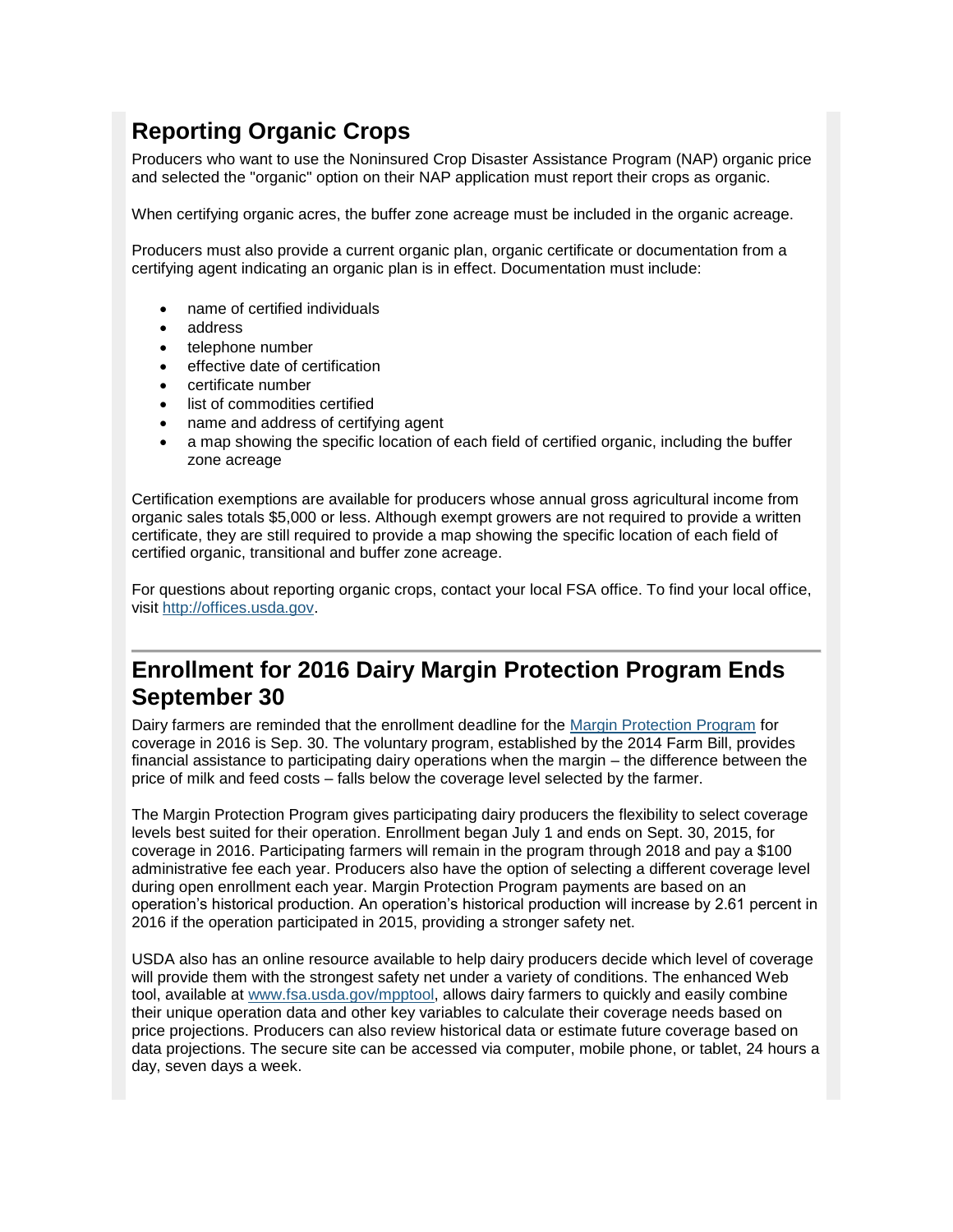Dairy operations enrolling in the program must meet conservation compliance provisions. Producers participating in the Livestock Gross Margin insurance program may register for the Margin Protection Program, but this new margin program will only begin once their livestock dairy insurance coverage has ended. Producers must also submit form CCC-782 for 2016, confirming their Margin Protection Program coverage level selection, to the local Farm Service Agency (FSA) office. If electing higher coverage for 2016, dairy producers can either pay the premium in full at the time of enrollment or pay a minimum of 25 percent of the premium by Feb. 1, 2016.

For more information, visit FSA online at [www.fsa.usda.gov/dairy](http://www.fsa.usda.gov/dairy) for more information, or stop by a local FSA office to learn more about the Margin Protection Program. To find a local FSA office in your area, visit [http://offices.usda.gov.](http://offices.usda.gov/)

## <span id="page-4-0"></span>**Emergency Assistance for Livestock, Honeybee, and Farm-Raised Fish Program (ELAP)**

The Emergency Assistance for Livestock, Honeybees and Farm-Raised Fish Program (ELAP) provides emergency assistance to eligible livestock, honeybee, and farm-raised fish producers who have losses due to disease, adverse weather or other conditions, such as blizzards and wildfires, not covered by other agricultural disaster assistance programs.

Eligible livestock losses include grazing losses not covered under the Livestock Forage Disaster Program (LFP), loss of purchased feed and/or mechanically harvested feed due to an eligible adverse weather event.

Eligible honeybee losses include loss of purchased feed due to an eligible adverse weather event and colony losses in excess of normal mortality due to an eligible weather event or loss condition, including CCD, and hive losses due to eligible adverse weather.

Producers who suffer eligible livestock, or honeybee losses from October 1, 2014 to September 30, 2015 must file:

· A notice of loss the earlier of 30 calendar days of when the loss occurs or by November 1, 2015

· An application for payment by November 1, 2015

The Farm Bill caps ELAP disaster funding at \$20 million per federal fiscal year.

The following ELAP Fact Sheets (by topic) are available online:

- **ELAP for Livestock Fact Sheet**
- **ELAP for Honeybees Fact Sheet**

To view these and other FSA program fact sheets, visit the FSA fact sheet web page at [www.fsa.usda.gov/factsheets.](http://www.fsa.usda.gov/factsheets)

## <span id="page-4-1"></span>**MAL and LDP Policy Changes for Crop Years 2015-2018**

The Agricultural Act of 2014 authorized 2014-2018 crop year Marketing Assistance Loans (MALs) and Loan Deficiency Payments (LDPs), with a few minor policy changes.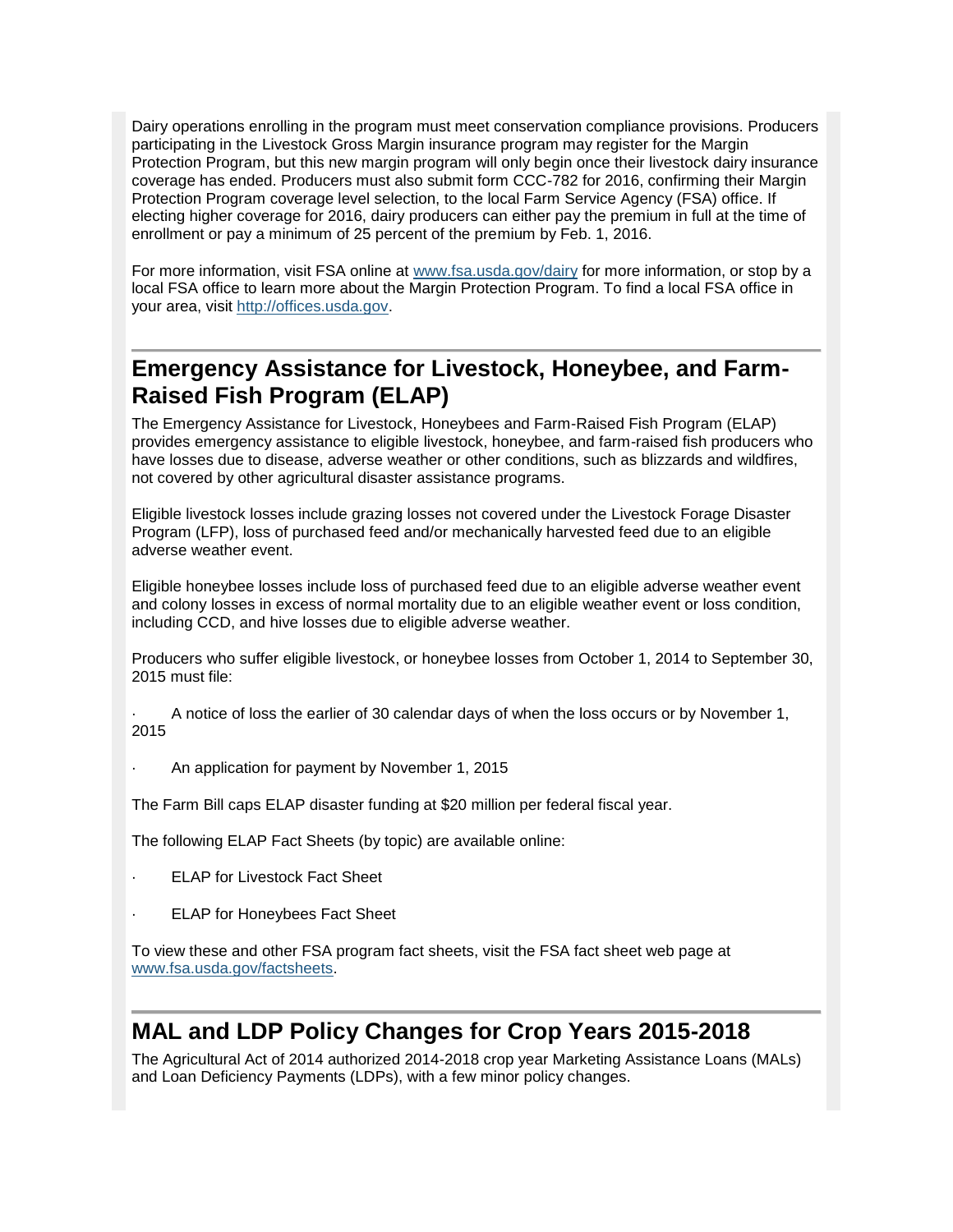Among the changes, farm-stored MAL collateral transferred to warehouse storage will retain the original loan rate, be allowed to transfer only the outstanding farm-stored quantity with no additional quantity allowed and will no longer require producers to have a paid for measurement service when moving or commingling loan collateral.

MALs and LDPs provide financing and marketing assistance for wheat, feed grains, soybeans, and other oilseeds, pulse crops, rice, peanuts, cotton, wool and honey. MALs provide producers interim financing after harvest to help them meet cash flow needs without having to sell their commodities when market prices are typically at harvest-time lows. A producer who is eligible to obtain a loan, but agrees to forgo the loan, may obtain an LDP if such a payment is available. Marketing loan provisions and LDPs are not available for sugar and extra-long staple cotton.

FSA is now accepting requests for 2015 MALs and LDPs for all eligible commodities after harvest.

Before MAL repayments and LDP disbursements can be made, producers must meet the requirements of actively engaged in farming, cash rent tenant and member contribution.

Additionally, form CCC-902 and CCC-901 must be submitted for the 2014 crop year, if applicable, with a county committee determination and updated subsidiary files.

To be considered eligible for an LDP, producers must have form [CCC-633EZ,](http://forms.sc.egov.usda.gov/efcommon/eFileServices/eFormsAdmin/CCC0633EZ_140328V03.pdf) Page 1 on file at their local FSA Office before losing beneficial interest in the crop. Pages 2, 3 or 4 of the form must be submitted when payment is requested.

The 2014 Farm Bill also establishes payment limitations per individual or entity not to exceed \$125,000 annually on certain commodities for the following program benefits: price loss coverage payments, agriculture risk coverage payments, marketing loan gains (MLGs) and LDPs. These payment limitations do not apply to MAL loan disbursements.

Adjusted Gross Income (AGI) provisions were modified by the 2014 Farm Bill, which states that a producer whose total applicable three-year average AGI exceeds \$900,000 is not eligible to receive an MLG or LDP. Producers must have a valid CCC-941 on file to earn a market gain of LDP.

For more information and additional eligibility requirements, please visit a nearby USDA Service Center or FSA's website [www.fsa.usda.gov.](http://www.fsa.usda.gov/)

### <span id="page-5-0"></span>**Dairy Indemnity Payment Program**

The 2014 Farm Bill authorized the extension of the Dairy Indemnity Payment Program (DIPP) through September 30, 2018. DIPP provides payments to dairy producers and manufacturers of dairy products when they are directed to remove their raw milk or products from the market because of contamination.

## <span id="page-5-1"></span>**USDA Packages Disaster Protection with Loans to Benefit Specialty Crop and Diversified Producers**

Free basic coverage and discounted premiums available for new and underserved loan applicants

U.S. Department of Agriculture (USDA) Farm Service Agency (FSA) today announced that producers who apply for FSA farm loans also will be offered the opportunity to enroll in new disaster loss protections created by the 2014 Farm Bill. The new coverage, available from the Noninsured Crop Disaster Assistance Program (NAP), is available to FSA loan applicants who grow non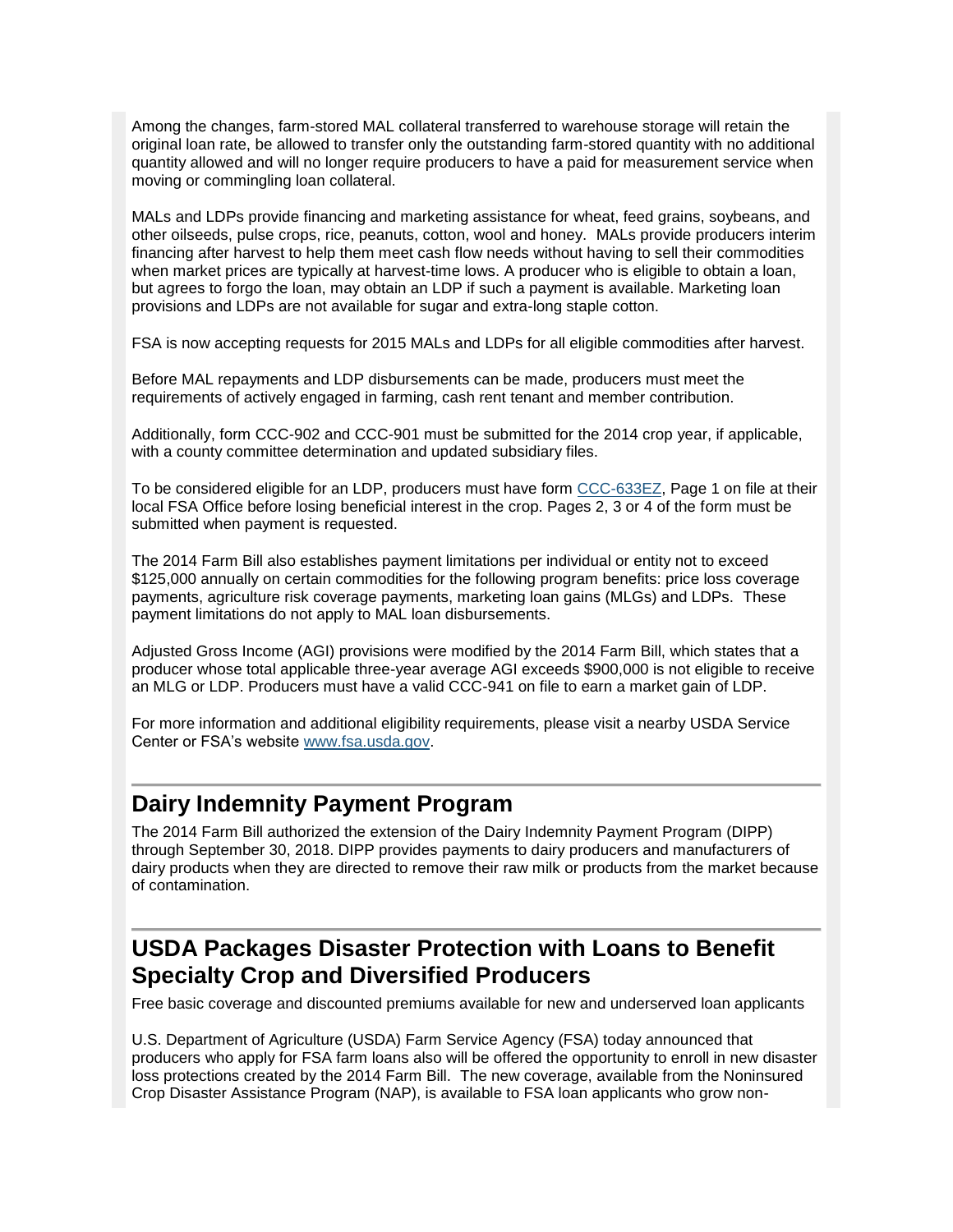insurable crops, so this is especially important to fruit and vegetable producers and other specialty crop growers.

New, underserved and limited income specialty growers who apply for farm loans could qualify for basic loss coverage at no cost, or higher coverage for a discounted premium.

The basic disaster coverage protects at 55 percent of the market price for crop losses that exceed 50 percent of production. Covered crops include "specialty" crops, for instance, vegetables, fruits, mushrooms, floriculture, ornamental nursery, aquaculture, turf grass, ginseng, honey, syrup, hay, forage, grazing and energy crops. FSA allows beginning, underserved or limited income producers to obtain NAP coverage up to 90 days after the normal application closing date when they also apply for FSA credit.

In addition to free basic coverage, beginning, underserved or limited income producers are eligible for a 50 percent discount on premiums for the higher levels of coverage that protect up to 65 percent of expected production at 100 percent of the average market price. Producers also may work with FSA to protect value-added production, such as organic or direct market crops, at their fair market value in those markets. Targeted underserved groups eligible for free or discounted coverage are American Indians or Alaskan Natives, Asians, Blacks or African Americans, Native Hawaiians or other Pacific Islanders, Hispanics, and women.

FSA offers a variety of loan products, including farm ownership loans, operating loans and microloans that have a streamlined application process.

Growers need not apply for an FSA loan, nor be a beginning, limited resource, or underserved farmer, to be eligible for Noninsured Crop Disaster Assistance Program assistance. To learn more, visit [www.fsa.usda.gov/nap](http://www.fsa.usda.gov/nap) or [www.fsa.usda.gov/farmloans,](http://www.fsa.usda.gov/programs-and-services/farm-loan-programs/index) or contact your local FSA office at [https://offices.usda.gov.](http://links.govdelivery.com/track?type=click&enid=ZWFzPTEmbWFpbGluZ2lkPTIwMTUwNTEzLjQ0OTUwNTUxJm1lc3NhZ2VpZD1NREItUFJELUJVTC0yMDE1MDUxMy40NDk1MDU1MSZkYXRhYmFzZWlkPTEwMDEmc2VyaWFsPTE3MTI2NTkzJmVtYWlsaWQ9aXNhYmVsLmJlbmVtZWxpc0B3ZGMudXNkYS5nb3YmdXNlcmlkPWlzYWJlbC5iZW5lbWVsaXNAd2RjLnVzZGEuZ292JmZsPSZleHRyYT1NdWx0aXZhcmlhdGVJZD0mJiY=&&&101&&&http://offices.usda.gov)

## <span id="page-6-0"></span>**Direct Loans**

FSA offers direct farm ownership and direct farm operating Loans to producers who want to establish, maintain or strengthen their farm or ranch. FSA loan officers process, approve and service direct loans.

Direct farm operating loans can be used to purchase livestock and feed, farm equipment, fuel, farm chemicals, insurance and other costs including family living expenses. Operating loans can also be used to finance minor improvements or repairs to buildings and to refinance some farm-related debts, excluding real estate.

Direct farm ownership loans can be used to purchase farmland, enlarge an existing farm, construct and repair buildings, and to make farm improvements.

The maximum loan amount for both direct farm ownership and operating loans is \$300,000 and a down payment is not required. Repayment terms vary depending on the type of loan, collateral and the producer's ability to repay the loan. Operating loans are normally repaid within seven years and farm ownership loans are not to exceed 40 years.

Please contact your local FSA office for more information or to apply for a direct farm ownership or operating loan.

## <span id="page-6-1"></span>**Guaranteed Loan Program**